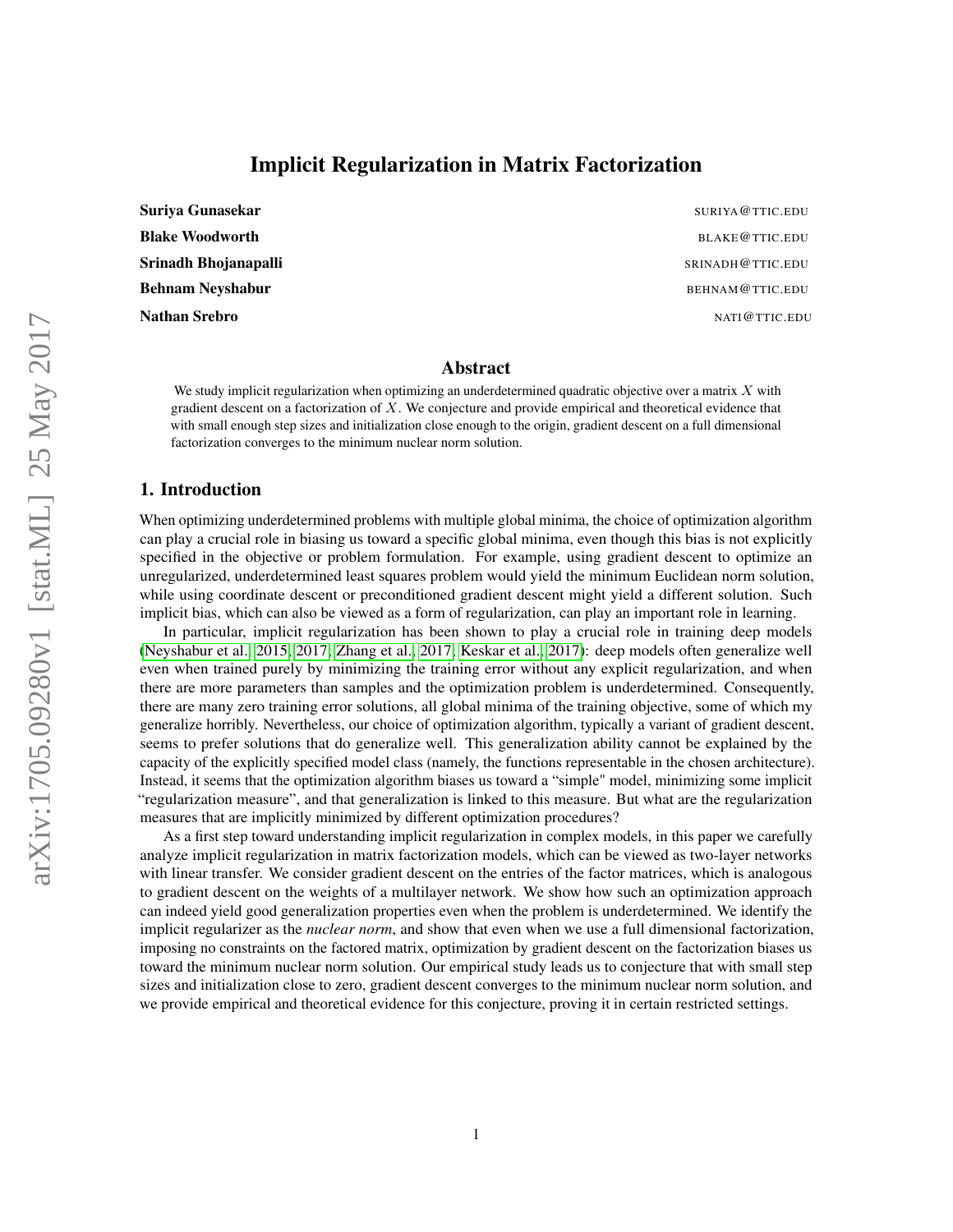### <span id="page-1-3"></span>2. Factorized Gradient Descent for Matrix Regression

We consider least squares objectives over matrices  $X \in \mathbb{R}^{n \times n}$  of the form:

<span id="page-1-0"></span>
$$
\min_{X \succeq 0} F(X) = ||\mathcal{A}(X) - y||_2^2.
$$
\n(1)

where  $A: \mathbb{R}^{n \times n} \to \mathbb{R}^m$  is a linear operator specified by  $A(X)_i = \langle A_i, X \rangle$ ,  $A_i \in \mathbb{R}^{n \times n}$ , and  $y \in \mathbb{R}^m$ . Without loss of generality, we consider only symmetric positive semidefinite (p.s.d.) X and symmetric linearly independent  $A_i$  (otherwise, consider optimization over a larger matrix  $\left[\begin{array}{cc} W & X \\ X^T & Z \end{array}\right]$  with  $A$  operating symmetrically on the off-diagonal blocks). In particular, this setting covers problems including matrix completion (where  $A_i$  are indicators, [Candès and Recht](#page-9-4) [\(2009\)](#page-9-4)), matrix reconstruction from linear measurements [\(Recht et al.,](#page-9-5) [2010\)](#page-9-5) and multi-task training (where each column of X is a predictor for a deferent task and  $A_i$  have a single non-zero column, [Argyriou et al.](#page-9-6) [\(2007\)](#page-9-6); [Amit et al.](#page-9-7) [\(2007\)](#page-9-7)).

We are particularly interested in the regime where  $m \ll n^2$ , in which case [\(1\)](#page-1-0) is an underdetermined system with many global minima satisfying  $A(X) = y$ . For such underdetermined problems, merely minimizing [\(1\)](#page-1-0) cannot ensure recovery (in matrix completion or recovery problems) or generalization (in prediction problems). For example, in a matrix completion problem (without diagonal observations), we can minimize [\(1\)](#page-1-0) by setting all non-diagonal unobserved entries to zero, or to any other arbitrary value.

Instead of working on X directly, we will study a factorization  $X = U U^{\top}$ . We can write [\(1\)](#page-1-0) equivalently as optimization over  $U$  as,

<span id="page-1-1"></span>
$$
\min_{U \in \mathbb{R}^{n \times d}} f(U) = ||\mathcal{A}(UU^{\top}) - y||_2^2.
$$
\n(2)

When  $d < n$ , this imposes a constraint on the rank of X, but we will be mostly interested in the case  $d = n$ , under which no additional constraint is imposed on X (beyond being p.s.d.) and [\(2\)](#page-1-1) is equivalent to [\(1\)](#page-1-0). Thus, if  $m \ll n^2$ , then [\(2\)](#page-1-1) with  $d = n$  is similarly underdetermined and can be optimized in many ways estimating a global optima cannot ensure generalization (e.g. imputing zeros in a matrix completion objective). Let us investigate what happens when we optimize  $(2)$  by gradient descent on  $U$ .

To simulate such a matrix reconstruction problem, we generated  $m \ll n^2$  random measurement matrices and set  $y = A(X^*)$  according to some planted  $X^* \succeq 0$ . We minimized [\(2\)](#page-1-1) by performing gradient descent on U to convergence, and then measured the relative reconstruction error  $||X - X^*||_F$ . Figure [1](#page-1-2) shows the normalized training objective and reconstruction error as a function of the dimensionality  $d$  of the factorization, for different initialization and step-size policies, and three different planted  $X^*$ .

<span id="page-1-2"></span>

Figure 1: Reconstruction error of the solutions for the planted 50  $\times$  50 matrix reconstruction problem. In (a)  $X^*$  is of rank  $r = 2$  and rigure 1: Reconstruction error of the solutions for the planted 30 × 30 matrix reconstruction problem. In (a)  $X^*$  is of rains  $r = 2$  and  $m = 3nr$ , in (b)  $X^*$  has a spectrum decaying as  $O(1/k^{1.5})$  normalized to have  $||$ in (c) we look at a non-reconstructable setting where the number of measurements  $m = nr/4$  is much smaller than the requirement to reconstruct a rank  $r = 2$  matrix. The plots compare the reconstruction error of gradient descent on U for different choices initialization  $U_0$  and step size  $\eta$ , including fixed step-size and exact line search clipped for stability ( $\eta_{\overline{ELS}}$ ). Additonally, the orange dashed reference line represents the performance of  $X_{gd}$  — a rank unconstrained global optima obtained by projected gradient descent on X space for [\(1\)](#page-1-0), and 'SVD-Initialization' is an example of an alternate rank d global optima, where initialization  $U_0$  is picked based on SVD of  $X_{ad}$ and gradient descent with small stepsize is run on factor space. The results are averaged across 3 random initialization and (nearly zero) errorbars indicate the standard deviation.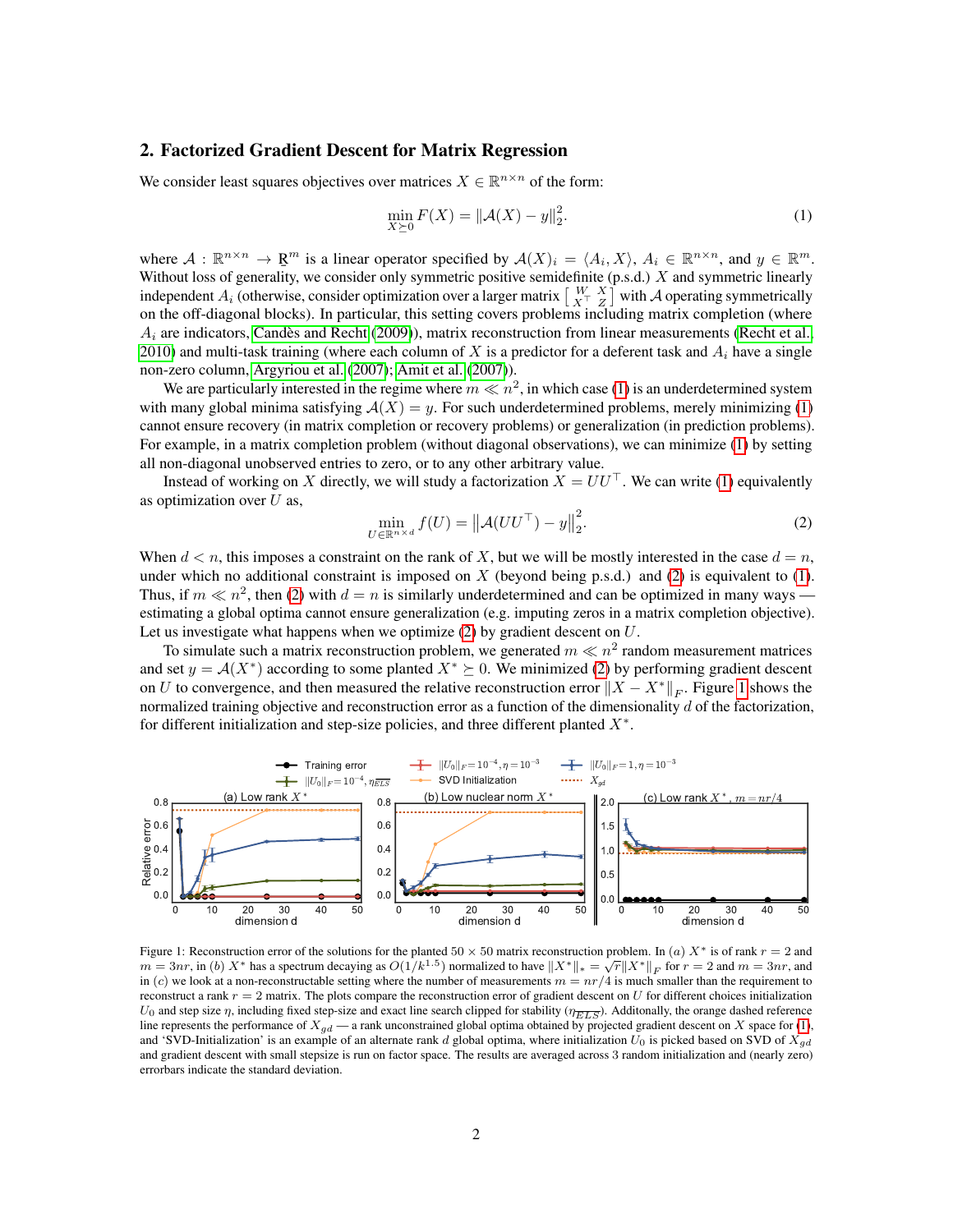First, we see that (for sufficiently large d) gradient descent indeed finds a global optimum, as evidenced by the training error (the optimization objective) being zero. This is not surprising since with large enough  $d$ this non-convex problem has no spurious local minima [\(Burer and Monteiro, 2003;](#page-9-8) [Journée et al., 2010\)](#page-9-9) and gradient descent converges almost surely to a global optima [\(Lee et al., 2016\)](#page-9-10); there has also been recent work establishing conditions for global convergence for low d [\(Bhojanapalli et al., 2016;](#page-9-11) [Ge et al., 2016\)](#page-9-12).

The more surprising observation is that in panels (a) and (b), even when  $d > m/n$ , indeed even for  $d = n$ , we still get good reconstructions from the solution of gradient descent with initialization  $U_0$  close to zero and small step size. In this regime, [\(2\)](#page-1-1) is underdetermined and minimizing it does not ensure generalization. To emphasize this, we plot the reference behavior of a rank unconstrained global minimizer  $X_{gd}$  obtained via projected gradient descent for [\(1\)](#page-1-0) on the X space. For  $d < n$  we also plot an example of an alternate "bad" rank d global optima obtained with an initialization based on SVD of  $X_{qd}$  ('SVD Initialization').

When  $d < m/n$ , we understand how the low-rank structure can guarantee generalization [\(Srebro et al.,](#page-9-13) [2005\)](#page-9-13) and reconstruction [\(Keshavan, 2012;](#page-9-14) [Bhojanapalli et al., 2016;](#page-9-11) [Ge et al., 2016\)](#page-9-12). What ensures generalization when  $d \gg m/n$ ? Is there a strong implicit regularization at play for the case of gradient descent on factor space and initialization close to zero?

<span id="page-2-0"></span>

Figure 2: Nuclear norm of the solutions from Figure [1.](#page-1-2) In addition to the reference of  $X_{gd}$  from Figure [1,](#page-1-2) the magenta dashed line (almost overlapped by the plot of  $||U||_F = 10^{-4}$ ,  $\eta = 10^{-3}$ ) is added as a reference for the (rank unconstrained) minimum nuclear norm global optima. The error bars indicate the standard deviation across 3 random initializations. We have dropped the plot for  $\|U\|_F = 1, \eta = 10^{-3}$  to reduce clutter.

Observing the nuclear norm of the resulting solutions plotted in Figure [2](#page-2-0) suggests that gradient descent implicitly induces a low nuclear norm solution. This is the case even for  $d = n$  when the factorization imposes no explicit constraints. Furthermore, we do not include any explicit regularization and optimization is run to convergence without any early stopping. In fact, we can see a clear bias toward low nuclear norm even in problems where reconstruction is not possible: in panel (c) of Figure [2](#page-2-0) the number of samples  $m = nr/4$  is much smaller than those required to reconstruct a rank r ground truth matrix  $X^*$ . The optimization in [\(2\)](#page-1-1) is highly underdetermined and there are many possible zero-error global minima, but gradient descent still prefers a lower nuclear norm solution. The emerging story is that gradient descent biases us to a low nuclear norm solution, and we already know how having low nuclear norm can ensure generalization [\(Srebro and](#page-9-15) [Shraibman, 2005;](#page-9-15) [Foygel and Srebro, 2011\)](#page-9-16) and minimizing the nuclear norm ensures reconstruction [\(Recht](#page-9-5) [et al., 2010;](#page-9-5) [Candès and Recht, 2009\)](#page-9-4).

Can we more explicitly characterize this bias? We see that we do not always converge precisely to the minimum nuclear norm solution. In particular, the choice of step size and initialization affects which solution gradient descent converges to. Nevertheless, as we formalize in Section [3,](#page-3-0) we argue that when  $U$  is full dimensional, the step size becomes small enough, and the initialization approaches zero, gradient descent will converge precisely to a minimum nuclear norm solution, i.e. to  $\operatorname{argmin}_{X \succeq 0} \|X\|_*$  s.t.  $\mathcal{A}(X) = y$ .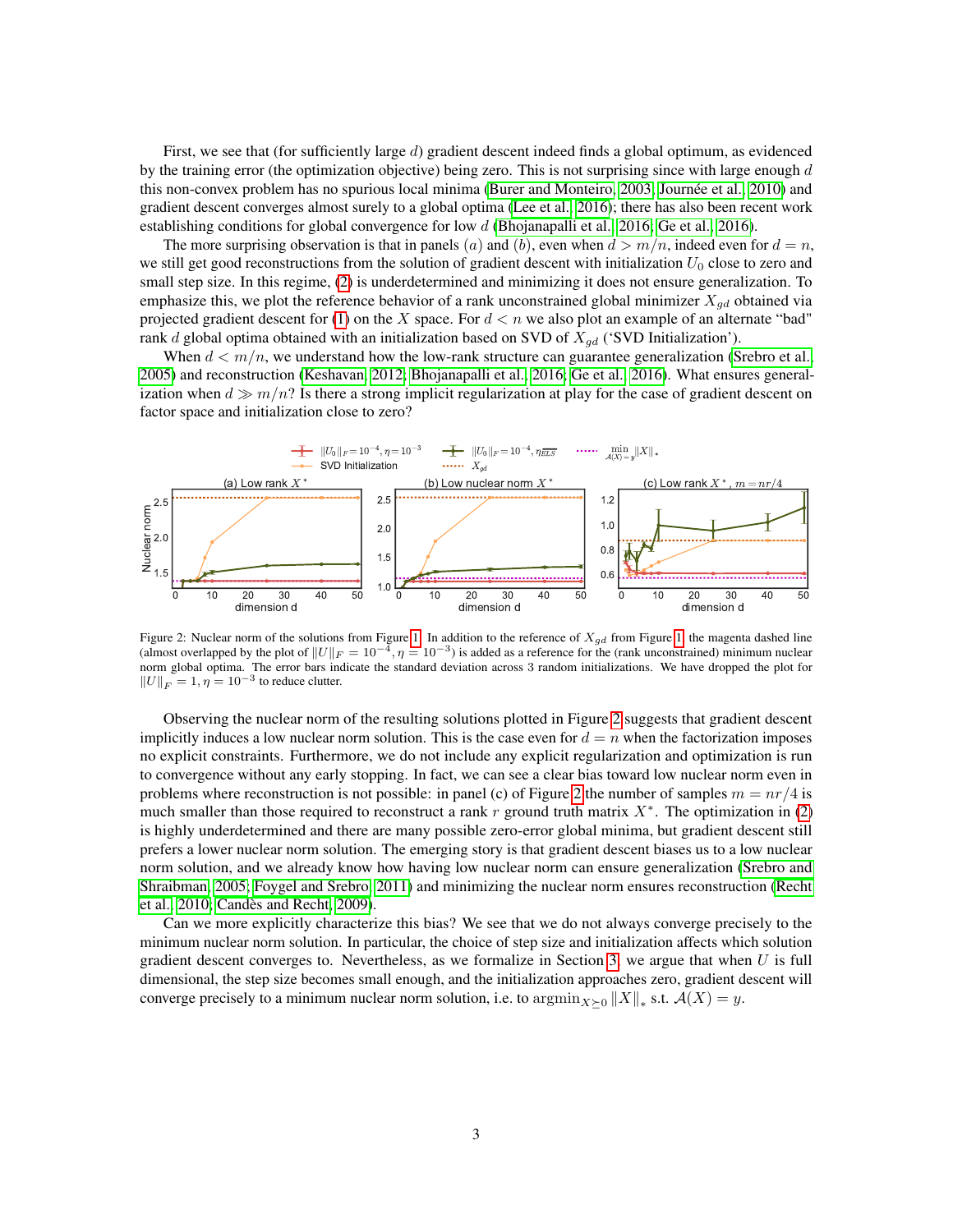#### <span id="page-3-0"></span>3. Gradient Flow and Main Conjecture

The behavior of gradient descent with infinitesimally small step size is captured by the differential equation  $U_t := \frac{dU_t}{dt} = -\nabla f(U_t)$  with an initial condition for  $U_0$ . For the optimization in [\(2\)](#page-1-1) this is

<span id="page-3-1"></span>
$$
\dot{U}_t = -\mathcal{A}^*(\mathcal{A}(U_t U_t^\top) - y)U_t,\tag{3}
$$

where  $\mathcal{A}^*: \mathbb{R}^m \to \mathbb{R}^{n \times n}$  is the adjoint of  $\mathcal{A}$  and is given by  $\mathcal{A}^*(r) = \sum_i r_i A_i$ . Gradient descent can be seen as a discretization of [\(3\)](#page-3-1), and approaches (3) as the step size goes to zero.

The dynamics [\(3\)](#page-3-1) define the behavior of the solution  $X_t = U_t U_t^\top$  and using the chain rule we can verify that  $\dot{X}_t = \dot{U}_t U_t^\top + U_t \dot{U}_t^\top = -\mathcal{A}^*(r_t) X_t - X_t \mathcal{A}^*(r_t)$ , where  $r_t = \mathcal{A}(X_t) - y$  is a vector of the residual. That is, even though the dynamics are defined in terms of specific factorization  $X_t = U_t U_t^{\top}$ , they are actually independent of the factorization and can be equivalently characterized as

<span id="page-3-2"></span>
$$
\dot{X}_t = -\mathcal{A}^*(r_t)X_t - X_t\mathcal{A}^*(r_t). \tag{4}
$$

We can now define the limit point  $X_\infty(X_{\text{init}}) := \lim_{t\to\infty} X_t$  for the factorized gradient flow [\(4\)](#page-3-2) initialized at  $X_0 = X_{\text{init}}$ . We emphasize that these dynamics are very different from the standard gradient flow dynamics of [\(1\)](#page-1-0) on X, corresponding to gradient descent on X, which take the form  $\dot{X}_t = -\nabla F(X_t) = -\mathcal{A}^*(r_t)$ .

Based on the preliminary experiments in Section [2](#page-1-3) and a more comprehensive numerical study discussed in Section [5,](#page-5-0) we state our main conjecture as follows:

**Conjecture.** For any full rank  $X_{init}$ , if  $\hat{X} = \lim_{\alpha \to 0} X_{\infty}(\alpha X_{init})$  exists and is a global optima for [\(1\)](#page-1-0) with  $\mathcal{A}(X) = y$ *, then*  $X \in \operatorname{argmin}_{X \succeq 0} \|X\|_*$  *s.t.*  $\mathcal{A}(X) = y$ *.* 

Requiring a full-rank initial point demands a full dimensional  $d = n$  factorization in [\(2\)](#page-1-1). The assumption of global optimality in the conjecture is generally satisfied: for almost all initializations, gradient flow will converge to a local minimizer [\(Lee et al., 2016\)](#page-9-10), and when  $d = n$  any such local minimizer is also global minimum [\(Journée et al., 2010\)](#page-9-9). Since we are primarily concerned with underdetermined problems, we expect the global optimum to achieve zero error, i.e. satisfy  $A(X) = y$ . We already know from these existing literature that gradient descent (or gradient flow) will generally converge to *a* solution satisfying  $A(X) = y$ ; the question we address here is *which* of those solutions will it converge to.

The conjecture implies the same behavior for asymmetric problems factorized as  $X = UV^{\top}$  with gradient flow on  $(U, V)$ , since this is equivalent to gradient flow on the p.s.d. factorization of  $\begin{bmatrix} W & X \ X^T & Z \end{bmatrix}$ .

#### 4. Theoretical Analysis

We will prove our conjecture for the special case where the matrices  $A_i$  commute, and discuss the more challenging non-commutative case. But first, let us begin by reviewing the behavior of straight-forward gradient descent on  $X$  for the convex problem in [\(1\)](#page-1-0).

**Warm up:** Consider gradient descent updates on the original problem  $(1)$  in X space, ignoring the p.s.d. constraint. The gradient direction  $\nabla F(X) = \mathcal{A}^*(\mathcal{A}(X) - y)$  is always spanned by the m matrices  $A_i$ . Initializing at  $X_{\text{init}} = 0$ , we will therefore always remain in the m-dimensional subspace  $\mathcal{L} = \{X = \mathcal{A}^*(s) | s \in \mathbb{R}^m\}.$ Now consider the optimization problem  $\min_X ||X||_F^2$  s.t.  $\mathcal{A}(X) = y$ . The KKT optimality conditions for this problem are  $A(X) = y$  and  $\exists \nu$  s.t.  $X = A^*(\nu)$ . As long as we are in  $\mathcal{L}$ , the second condition is satisfied, and if we converge to a zero-error global minimum, then the first condition is also satisfied. Since gradient descent stays on this manifold, this establishes that if gradient descent converges to a zero-error solution, it is the minimum Frobenius norm solution.

Getting started:  $m = 1$  Consider the simplest case of the factorized problem when  $m = 1$  with  $A_1 = A$ and  $y_1 = y$ . The dynamics of [\(4\)](#page-3-2) are given by  $\dot{X}_t = -r_t(AX_t + X_tA)$ , where  $r_t$  is simply a scalar,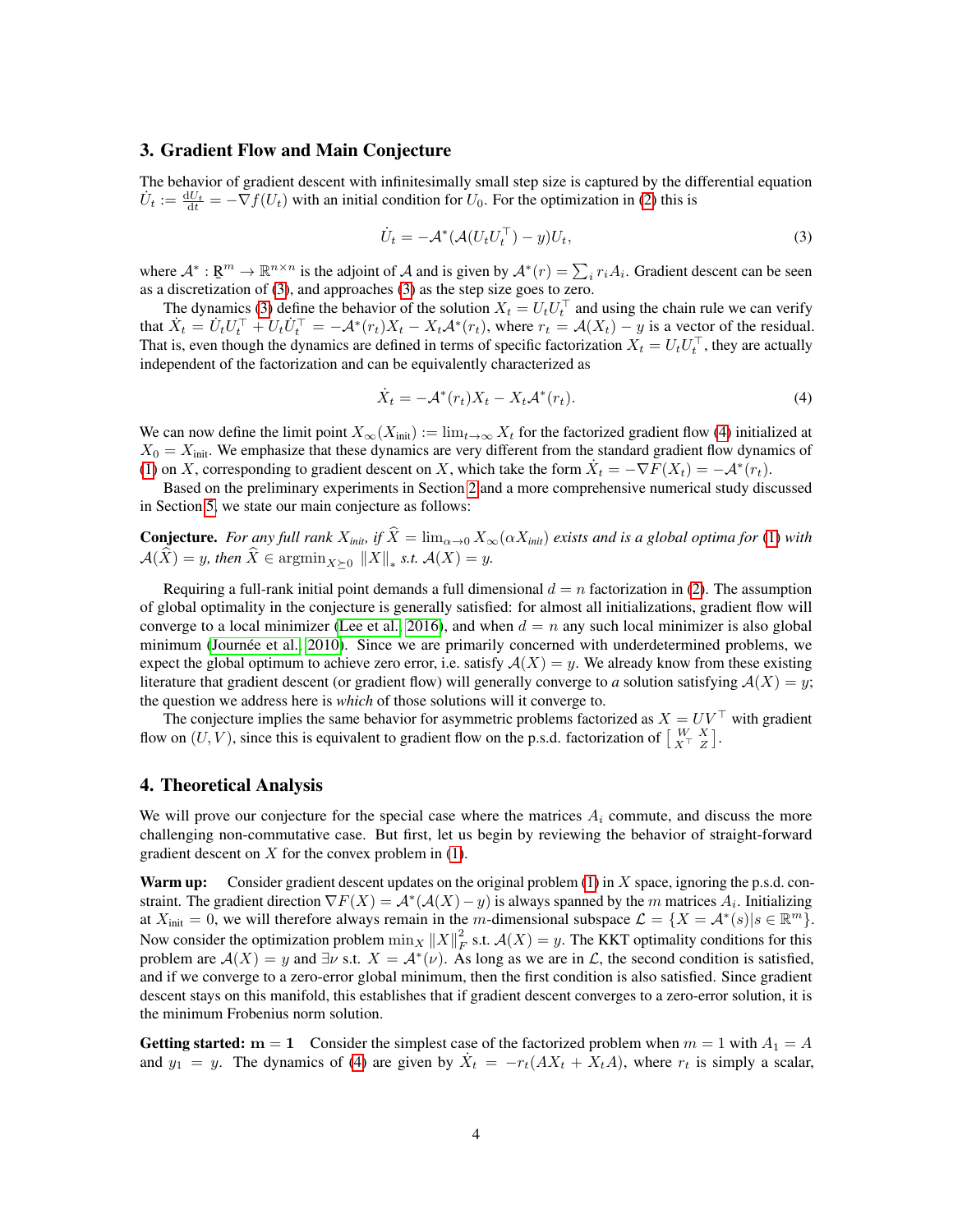and the solution for  $X_t$  is given by,  $X_t = \exp(s_t A) X_0 \exp(s_t A)$  where  $s_T = -\int_0^T r_t dt$ . Assuming  $\widehat{X} = \lim_{\alpha \to 0} X_\infty(\alpha X_0)$  exists and  $\mathcal{A}(\widehat{X}) = y$ , we want to show  $\widehat{X}$  is an optimum for the following problem

<span id="page-4-0"></span>
$$
\min_{X \succeq 0} \|X\|_{*} \text{ s.t. } \mathcal{A}(X) = y. \tag{5}
$$

The KKT optimality conditions for  $(5)$  are:

<span id="page-4-1"></span>
$$
\exists \nu \in \mathbb{R}^m \text{ s.t. } \mathcal{A}(X) = y \qquad X \succeq 0 \qquad \mathcal{A}^*(\nu) \preceq I \qquad (I - \mathcal{A}^*(\nu))X = 0 \tag{6}
$$

We already know that the first condition holds, and the p.s.d. condition is guaranteed by the factorization of  $X$ . The remaining complementary slackness and dual feasibility conditions effectively require that  $X$  is spanned by the top eigenvector(s) of A. Informally, looking to the gradient flow path above, for any non-zero  $y$ , as  $\alpha \to 0$  it is necessary that  $|s_{\infty}| \to \infty$  in order to converge to a global optima, thus eigenvectors corresponding to the top eigenvalues of A will dominate the span of  $X_{\infty}(\alpha X_{\text{init}})$ .

**What we can prove: Commutative**  ${A_i}_{i \in [m]}$  The characterization of the the gradient flow path from the previous section can be extended to arbitrary m in the case that the matrices  $A_i$  commute, i.e.  $A_iA_j = A_jA_i$ for all *i*, *j*. Defining  $s_T = -\int_0^T r_t dt$  – a vector integral, we can verify by differentiating that solution of [\(4\)](#page-3-2) is

<span id="page-4-2"></span>
$$
X_t = \exp\left(\mathcal{A}^*(s_t)\right) X_0 \exp\left(\mathcal{A}^*(s_t)\right) \tag{7}
$$

**Theorem 1.** In the case where matrices  $\{A_i\}_{i=1}^m$  commute, if  $\widehat{X} = \lim_{\alpha \to 0} X_\infty(\alpha I)$  exists and is a global *optimum for* [\(1\)](#page-1-0) *with*  $A(X) = y$ *, then*  $X \in \operatorname{argmin}_{X \succeq 0} ||X||_*$  *s.t.*  $A(X) = y$ *.* 

*Proof.* It suffices to show that such a  $\widehat{X}$  satisfies the complementary slackness and dual feasibility KKT conditions in [\(6\)](#page-4-1). Since the matrices  $A_i$  commute and are symmetric, they are simultaneously diagonalizable by a basis  $v_1, ..., v_n$ , and so is  $\mathcal{A}^*(s)$  for any  $s \in \mathbb{R}^m$ . This implies that for any  $\alpha$ ,  $X_\infty(\alpha I)$  given by [\(7\)](#page-4-2) and its limit  $\hat{X}$  also have the same eigenbasis. Furthermore, since  $X_{\infty}(\alpha I)$  converges to  $\hat{X}$ , the scalars  $v_k^{\top} X_{\infty}(\alpha I) v_k \to v_k^{\top} \hat{X} v_k$  for each  $k \in [n]$ . Therefore,  $\lambda_k(X_{\infty}(\alpha I)) \to \lambda_k(\hat{X})$ , where  $\lambda_k(\cdot)$  is defined as the eigenvalue corresponding to eigenvector  $v_k$  and *not* necessarily the  $k<sup>th</sup>$  largest eigenvalue.

Let  $\beta = -\log \alpha$ , then  $\lambda_k(X_\infty(\alpha I)) = \exp(2\lambda_k(\mathcal{A}^*(s_\infty(\beta))) - 2\beta)$ . For all k such that  $\lambda_k(\hat{X}) > 0$ , by the continuity of log, we have

$$
2\lambda_k(\mathcal{A}^*(s_{\infty}(\beta))) - 2\beta - \log \lambda_k(\widehat{X}) \to 0 \implies \lambda_k\left(\mathcal{A}^*\left(\frac{s_{\infty}(\beta)}{\beta}\right)\right) - 1 - \frac{\log \lambda_k(X)}{2\beta} \to 0. \tag{8}
$$

Defining  $\nu(\beta) = s_{\infty}(\beta)/\beta$ , we conclude that for all k such that  $\lambda_k(\hat{X}) \neq 0$ ,  $\lim_{\beta \to \infty} \lambda_k(\mathcal{A}^*(\nu(\beta))) = 1$ . Similarly, for each k such that  $\lambda_k(\hat{X}) = 0$ ,

$$
\exp(2\lambda_k(\mathcal{A}^*(s_{\infty}(\beta))) - 2\beta) \to 0 \implies \exp(\lambda_k(\mathcal{A}^*(\nu(\beta))) - 1)^{2\beta} \to 0. \tag{9}
$$

Thus, for every  $\epsilon \in (0, 1]$ , for sufficiently large  $\beta$ 

$$
\exp(\lambda_k(\mathcal{A}^*(\nu(\beta)))-1) < \epsilon^{\frac{1}{2\beta}} < 1 \implies \lambda_k(\mathcal{A}^*(\nu(\beta))) < 1. \tag{10}
$$

Therefore, we have shown that  $\lim_{\beta\to\infty} \mathcal{A}^*(\nu(\beta)) \preceq I$  and  $\lim_{\beta\to\infty} \mathcal{A}^*(\nu(\beta))\hat{X} = \hat{X}$  establishing the optimality of  $\hat{X}$  for [\(5\)](#page-4-0).

Interestingly, and similarly to gradient descent on  $X$ , this proof does not exploit the particular form of the "control"  $r_t$  and only relies on the fact that the gradient flow path stays within the manifold

<span id="page-4-3"></span>
$$
\mathcal{M} = \{ X = \exp\left(\mathcal{A}^*(s)\right) X_{\text{init}} \exp\left(\mathcal{A}^*(s)\right) \mid s \in \mathbb{R}^m \}.
$$
\n(11)

Since the  $A_i$ 's commute, we can verify that the tangent space of M at a point X is given by  $T_XM =$ Span  $\{A_iX+XA_i\}_{i\in[m]}$ , thus gradient flow will always remain in M. For any control  $r_t$  such that following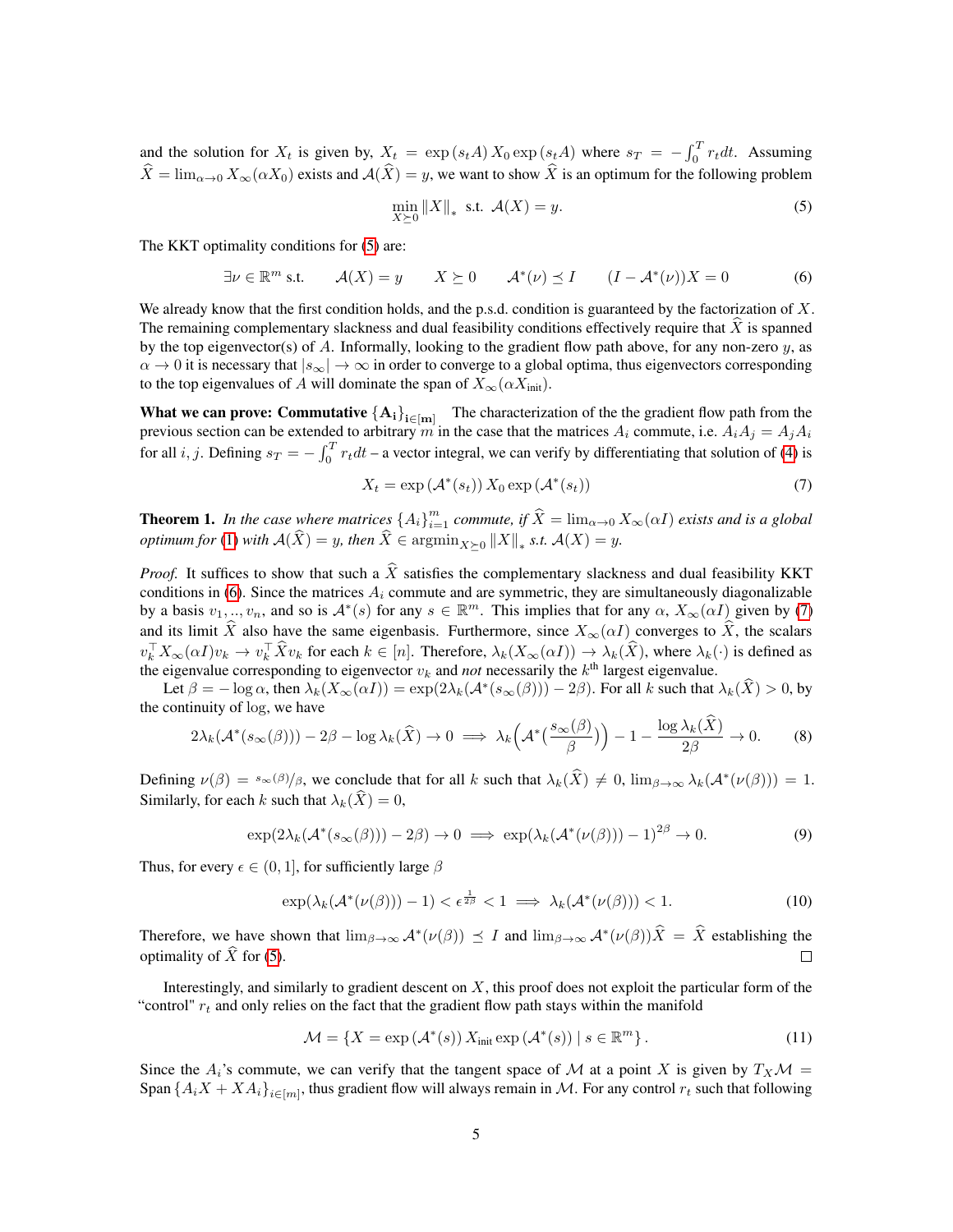$\dot{X}_t = -A^*(r_t)X_t - X_tA^*(r_t)$  leads to a zero error global optimum, that optimum will be a minimum nuclear norm solution. This implies in particular that the conjecture extends to gradient flow on [\(2\)](#page-1-1) even when the Euclidean norm is replaced by certain other norms, or when only a subset of measurements are used for each step (such as in stochastic gradient descent).

However, unlike gradient descent on X, the manifold  $M$  is not flat, and the tangent space at each point is different. Taking finite length steps, as in gradient descent, would cause us to "fall off" of the manifold. To avoid this, we must take infinitesimal steps, as in the gradient flow dynamics.

In the case that  $X_{\text{init}}$  and the measurements  $A_i$  are diagonal matrices, gradient descent on [\(2\)](#page-1-1) is equivalent to a vector least squares problem, parametrized in terms of the square root of entries:

**Corollary 2.** Let  $x_{\infty}(x_{\text{init}})$  be the limit point of gradient flow on  $\min_{u\in\mathbb{R}^n}||Ax(u)-y||_2^2$  with initialization  $x_{\text{init}}$ , where  $x(u)_i = u_i^2$ ,  $A \in \mathbb{R}^{m \times n}$  and  $y \in \mathbb{R}^m$ . If  $\hat{x} = \lim_{\alpha \to 0} x_\infty(\alpha \vec{1})$  exists and  $A\hat{x} = y$ , then  $\widehat{x} \in \operatorname{argmin}_{x \in \mathbb{R}^m_+} ||x||_1 \text{ s.t. } Ax = y.$ 

**The plot thickens: Non-commutative**  ${A_i}_{i \in [m]}$  Unfortunately, in the case that the matrices  $A_i$  do not commute, analysis is much more difficult. For a matrix-valued function  $F$ ,  $\frac{d}{dt} \exp(F_t)$  is equal to  $\dot{F}_t \exp(F_t)$ only when  $\dot{F}_t$  and  $F_t$  commute. Therefore, [\(7\)](#page-4-2) is no longer a valid solution for [\(4\)](#page-3-2). Discretizing the solution path, we can express the solution as the "time ordered exponential":

<span id="page-5-1"></span>
$$
X_t = \lim_{\epsilon \to 0} \left( \prod_{\tau=t/\epsilon}^1 \exp\left(-\epsilon \mathcal{A}^*(r_{\tau\epsilon})\right) \right) X_0 \left( \prod_{\tau=1}^{t/\epsilon} \exp\left(-\epsilon \mathcal{A}^*(r_{\tau\epsilon})\right) \right), \tag{12}
$$

where the order in the products is important. If  $A_i$  commute, the product of exponentials is equal to an exponential of sums, which in the limit evaluates to the solution in [\(7\)](#page-4-2). However, since in general  $\exp(A_1)\exp(A_2) \neq \exp(A_1 + A_2)$ , the path [\(12\)](#page-5-1) is *not* contained in the manifold M defined in [\(11\)](#page-4-3).

It is tempting to try to construct a new manifold  $\mathcal{M}'$  such that Span  $\{A_iX + XA_i\}_{i \in [m]} \subseteq T_X\mathcal{M}'$  and  $X_0 \in \mathcal{M}'$ , ensuring the gradient flow remains in  $\mathcal{M}'$ . However, since  $A_i$ 's do not commute, by combining infinitesimal steps along different directions, it is possible to move (very slowly) in directions that are *not* of the form  $\mathcal{A}^*(s)X + X\mathcal{A}^*(s)$  for any  $s \in \mathbb{R}^m$ . The possible directions of movements indeed corresponds to the Lie algebra defined by the closure of  $\{A_i\}_{i=1}^m$  under the commutator operator  $[A_i, A_j] := A_i A_j - A_j A_i$ . Even when  $m = 2$ , this closure will generally encompass *all* of  $\mathbb{R}^{n \times n}$ , allowing us to approach any p.s.d. matrix X with some (wild) control  $r_t$ . Thus, we cannot hope to ensure the KKT conditions for an arbitrary control as we did in the commutative case — it is necessary to exploit the structure of the residuals  $A(X_t) - y$  in some way.

Nevertheless, in order to make finite progress moving along a commutator direction like  $[A_i, A_j]X_t$  +  $X_t[A_i,A_j]^\top$ , it is necessary to use an extremely non-smooth control, e.g., looping  $1/\epsilon^2$  times between  $\epsilon$  steps in the directions  $A_i, A_j, -A_i, -A_j$ , each such loop making an  $\epsilon^2$  step in the desired direction. We expect the actual residuals  $r_t$  to behave much more smoothly and that for smooth control the non-commutative terms in the expansion of the time ordered exponential [\(12\)](#page-5-1) are asymptotically lower order then the direct term  $\mathcal{A}^*(s)$ (as  $X_{\text{init}} \to 0$ ). This is indeed confirmed numerically, both for the actual residual controls of the gradient flow path, and for other random controls.

#### <span id="page-5-0"></span>5. Empirical Evidence

Beyond the matrix reconstruction experiments of Section [2,](#page-1-3) we also conducted experiments with similarly simulated matrix completion problems, including problems where entries are sampled from power-law distributions (thus not satisfying incoherence), as well as matrix completion problem on non-simulated Movielens data. In addition to gradient descent, we also looked more directly at the gradient flow ODE [\(3\)](#page-3-1) and used a numerical ODE solver provided as part of  $Scipy$  [\(Jones et al., 2001\)](#page-9-17). But we still uses a finite (non-zero) initialization. We also emulated staying on a valid "steering path" by numerically approximating the time ordered exponential of  $12$  — for a finite discretization  $\eta$ , instead of moving linearly in the direction of the gradient  $\nabla f(U)$  (like in gradient descent), we multiply  $X_t$  on right and left by  $e^{-\eta A^*(r_t)}$ . The results of these experiments are summarized in Figure [3.](#page-6-0)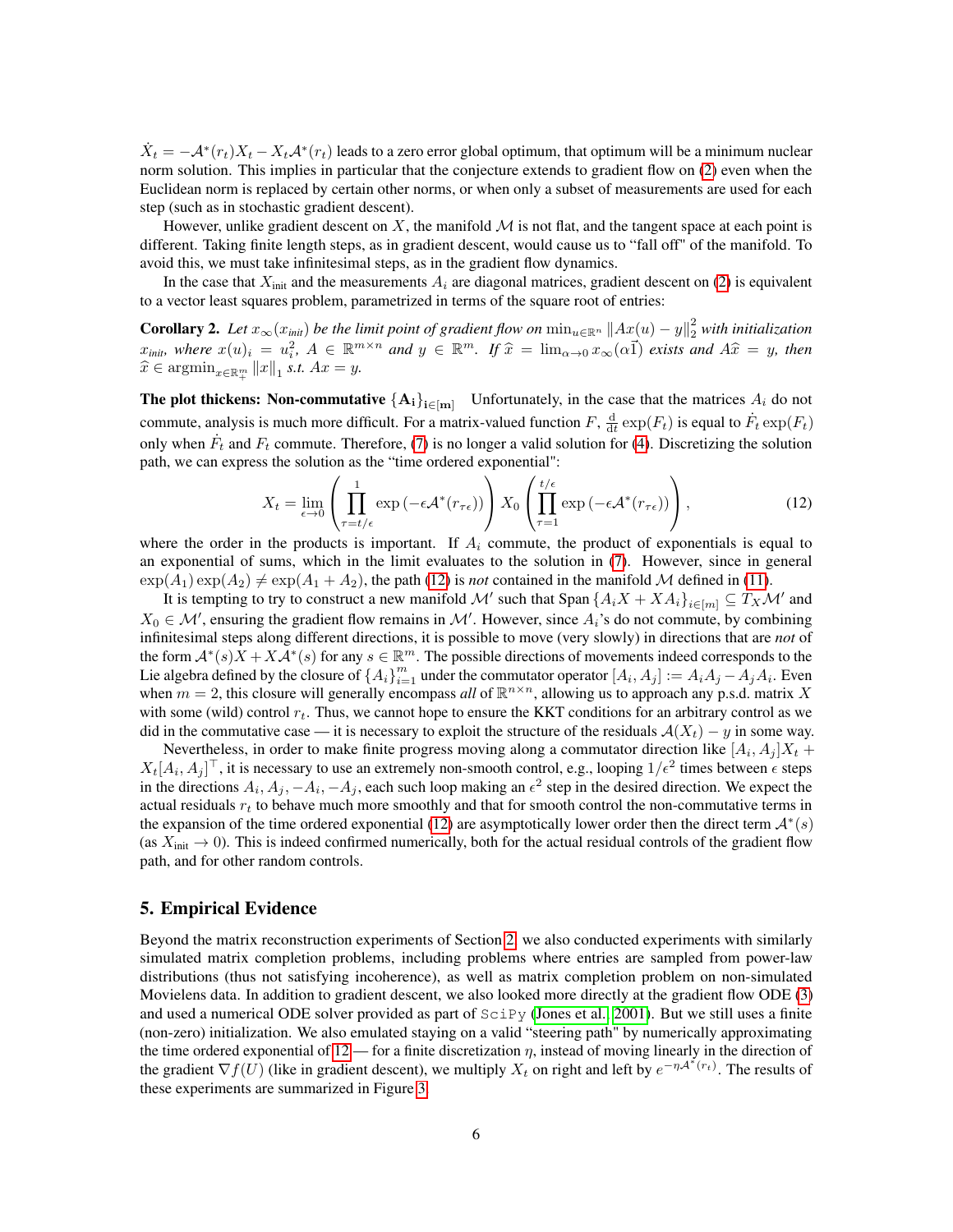<span id="page-6-0"></span>

(i) Gaussian random measurements. We report the nuclear norm of the gradient flow solutions from three different approximations to [\(3\)](#page-3-1) – numerical ODE solver (*ODE approx.*), time ordered exponential specified in [\(12\)](#page-5-1) (*Time ordered exp.*) and standard gradient descent with small step size (*Gradient descent*). The nuclear norm of the solution from gradient descent on X space –  $X_{gd}$  and the minimum nuclear norm global minima are provided as references. In (a)  $X^*$  is rank r and  $m = 3nr$ , in (b)  $X^*$  has a decaying spectrum with  $||X^*||_* = \sqrt{r}||X^*||_F$  and  $m = 3nr$ , and in (c)  $X^*$  is rank r with  $m = nr/4$ , where  $n = 50$ ,  $r = 2$ .



(ii) Uniform matrix completion:  $\forall i$ ,  $A_i$  measures a uniform random entry of  $X^*$ . Details on  $X^*$ , number of measurements, and the legends follow Figur[e3-](#page-6-0)(i).



(iii) Power law matrix completion:  $\forall i$ ,  $A_i$  measures a random entry of  $X^*$  chosen according to a power law distribution. Details on  $X^*$ , number of measurements, and the legends follow Figur[e3-](#page-6-0)(i).

|                   | $\limsup_{\mathcal{A}(X)=y}  X  _*$ | Gradient descent                                | $X_{qd}$ |
|-------------------|-------------------------------------|-------------------------------------------------|----------|
| <b>Test Error</b> | 0.2880                              | $  U_0  _F = 10^{-3}, \eta = 10^{-2}$<br>0.2631 | 1.000    |
| Nuclear norm      | 8391                                | 8876                                            | 20912    |

(iv) Benchmark movie recommendation dataset — Movielens 100k. The dataset contains  $\sim 100k$  ratings from  $n_1 = 943$  users on  $n_2 = 1682$  movies. In this problem, gradient updates are performed on the asymmetric matrix factorization space  $X = UV^{\top}$  with dimension  $d = \min(n_1, n_2)$ . The training data is completely fit to have  $\lt 10^{-2}$  error. Test error is computed on a held out data of 10 ratings per user. Here we are not interested in the recommendation performance (test error) itself but on observing the bias of gradient flow with initialization close to zero to return a low nuclear norm solution — the test error is provided merely to demonstrate the effectiveness of such a bias in this application. Also, due to the scale of the problem, we only report a coarse approximation of the gradient flow [3](#page-3-1) from gradient descent with  $||U_0||_F = 10^{-3}$ ,  $\eta = 10^{-2}$ .

Figure 3: Additional matrix reconstruction experiments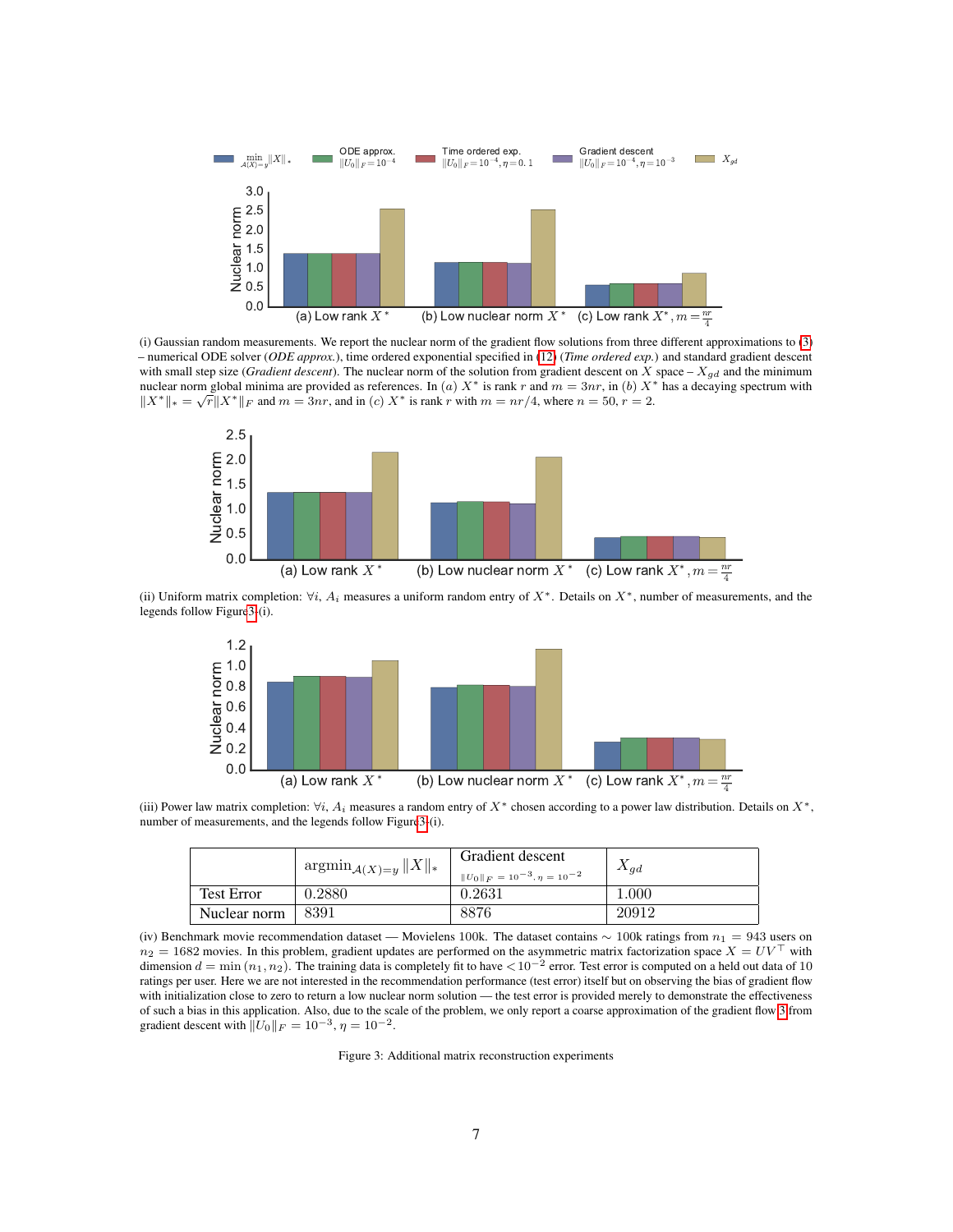In these experiments, we again observe trends similar to those in Section [2.](#page-1-3) In some panels in Figure [3,](#page-6-0) we do see a discernible gap between the minimum nuclear norm global optima and the nuclear norm of the gradient flow solution with  $||U_0||_F = 10^{-4}$ . This discrepancy could either be due to starting at a non-limit point of  $U_0$ , or numerical issue arising from approximations to the ODE, or it could potentially suggest a weakening of the conjecture. Even if the later case were true, the experiments so far provide strong evidence for atleast approximate versions of our conjecture being true under a wide range of problems.

Exhaustive search Finally, we also did experiments on an exhaustive grid search over small problems, capturing essentially all possible problems of this size. We performed an exhaustive grid search for matrix completion problem instances in symmetric p.s.d.  $3 \times 3$  matrices. With  $m = 4$ , there are 15 unique masks or  $\{A_i\}_{i\in[4]}$ 's that are valid symmetric matrix completion observations. For each mask, we fill the  $m=4$ observations with all possible combinations of 10 uniformly spaced values in the interval [−1, 1]. This gives us a total of  $15 \times 10^4$  problem instances. Of these problems instances, we discard the ones that do not have a valid PSD completion and run the ODE solver on every remaining instance with a random  $U_0$  such that  $||U_0||_F = \bar{\alpha}$ , for different values of  $\bar{\alpha}$ . Results on the deviation from the minimum nuclear norm are reported in Figure [4.](#page-7-0) For small  $\bar{\alpha} = 10^{-5}$ ,  $10^{-3}$ , most of instances of our grid search algorithm returned solutions with near minimal nuclear norms, and the maximum deviation is within the possibility of numerical error. This behavior also decays for  $\bar{\alpha} = 1$ .

<span id="page-7-0"></span>

Figure 4: Histogram of relative sub-optimality of nuclear norm of  $X_{\infty}$  in grid search experiments. In this figure, we plot the histogram of  $\Delta(X_{\infty}) = \frac{\|X_{\infty}\|_{*}-\|X_{\min}\|_{*}}{\|X_{\min}\|_{*}}$ , where  $\|X_{\min}\|_{*} = \min_{\mathcal{A}(X)=y} \|X\|_{*}$ . The three panels correspond to different values of norm of initialization  $\bar{\alpha} = ||U_0||_F$ . In  $(a) \bar{\alpha} = 10^{-5}$ , in  $(a) \bar{\alpha} = 10^{-3}$ , and in  $(c) \bar{\alpha} = 1$ .

#### 6. Discussion

It is becoming increasingly apparent that biases introduced by optimization procedures, especially for underdetermined problems, are playing a key role in learning. Yet, so far we have very little understanding of the implicit biases associated with different non-convex optimization methods. In this paper we carefully study such an implicit bias in a two-layer non-convex problem, identify it, and show how even though there is no difference in the model class (problems [\(1\)](#page-1-0) and [\(2\)](#page-1-1) are equivalent when  $d = n$ , both with very high capacity), the non-convex modeling induces a potentially much more useful implicit bias.

We also discuss how the bias in the non-convex case is much more delicate then in convex gradient descent: since we are not restricted to a flat manifold, the bias introduced by optimization depends on the step sizes taken. Furthermore, for linear least square problems (i.e. methods based on the gradients w.r.t.  $X$  in our formulation), any global optimization method that uses linear combination of gradients, including conjugate gradient descent, Nesterov acceleration and momentum methods, remains on the manifold spanned by the gradients, and so leads to the same minimum norm solution. This is not true if the manifold is curved, as using momentum or passed gradients will lead us to "shoot off" the manifold.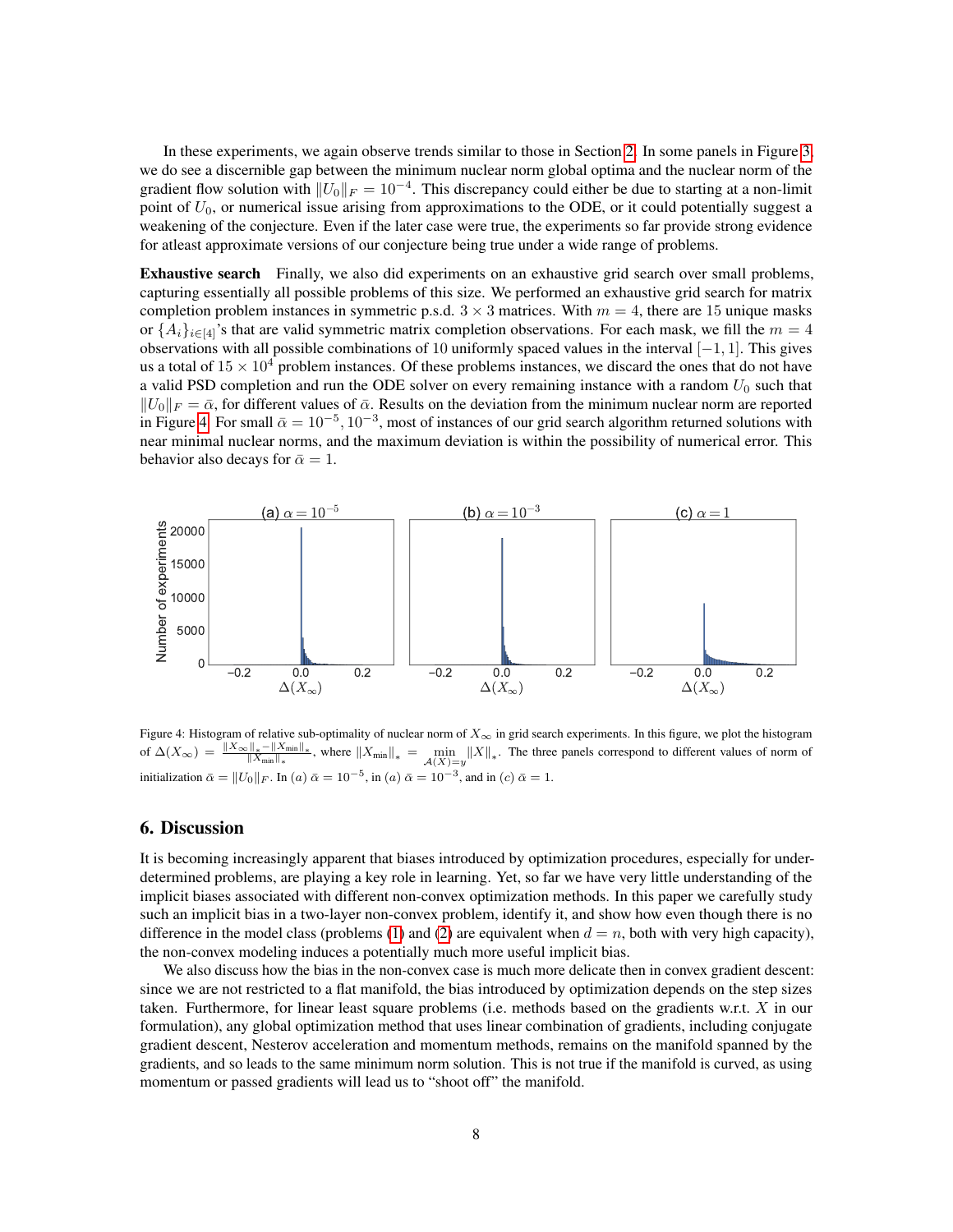Much of the recent work on non-convex optimization, and matrix factorization in particular, has focused on global convergence: whether, and how quickly, we converge to a global minima. In contrast, we address the complimentary question of *which* global minima we converge to. There has also been much work on methods ensuring good matrix reconstruction or generalization based on structural and statistical properties. We do not assume any such properties, nor that reconstruction is possible or even that there is anything to reconstruct—for any problem of the form [\(1\)](#page-1-0) we conjecture that [\(4\)](#page-3-2) leads to the minimum nuclear norm solution. Whether such a minimum nuclear norm solution is good for reconstruction or learning is a separate issue already well addressed by the above literature.

We based our conjecture on extensive numerical simulations, with random, skewed, reconstructible, nonreconstructible, incoherent, non-incoherent, and and exhaustively enumerated problems, some of which is reported in Section [5.](#page-5-0) We believe our conjecture holds, perhaps with some additional technical conditions or corrections. We explain how the conjecture is related to control on manifolds and the time ordered exponential and discuss a possible approach for proving it.